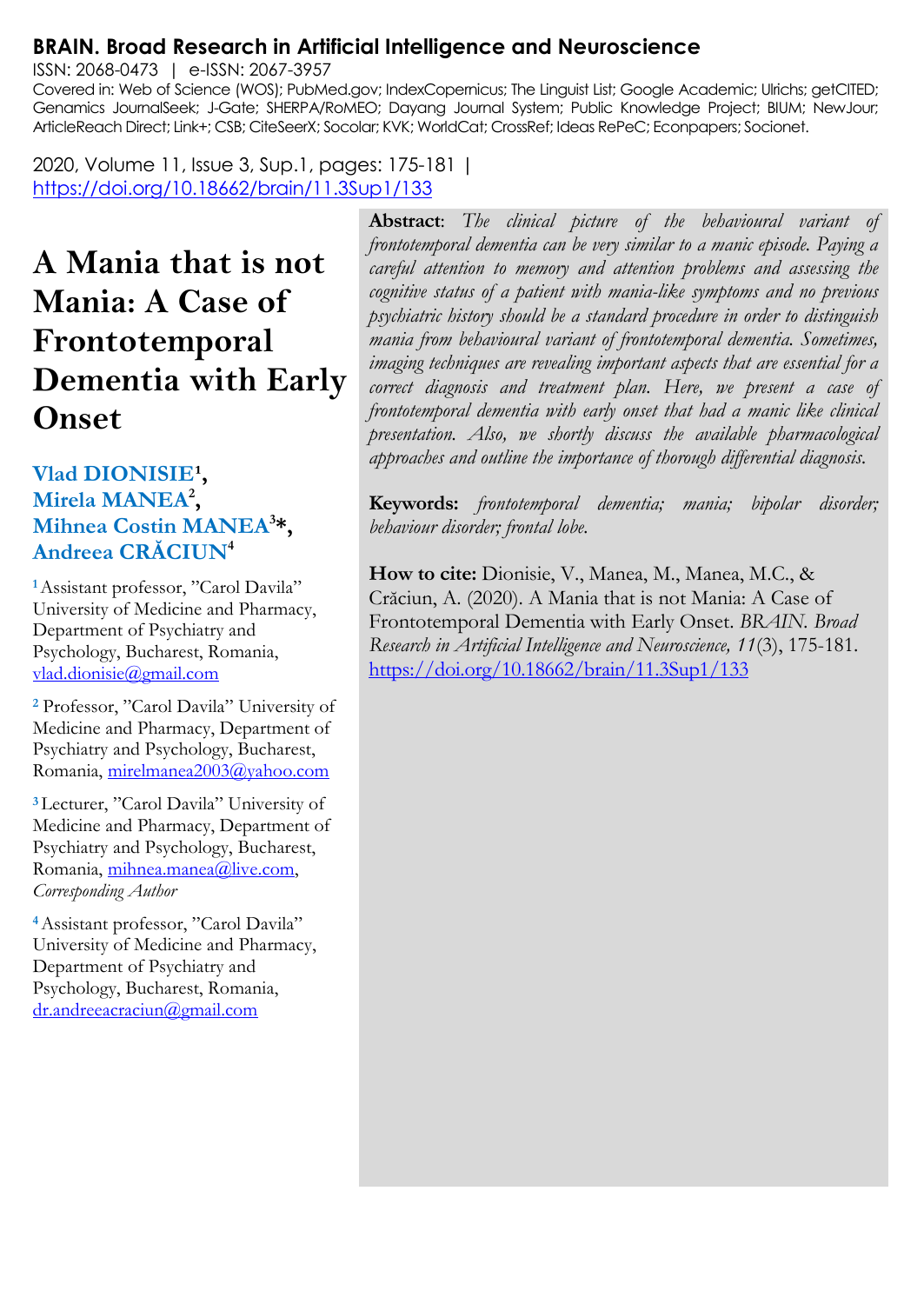#### **1. Introduction**

Mania is an emotional state where an elevated, expansive, or unusually irritable mood exists. People can also experience other symptoms, including: high level of energy and activity, but in an unproductive way, sometimes with unwanted consequences; decreased need for sleep, the person usually awakens several hours earlier than usual, feeling full of energy; grandiosity, an exaggerated sense of importance which may be in power, knowledge or identity; rapid or pressured speech; rapid thinking; tendency to be easily distracted, "clang" associations; increase in risky behaviours, like overspending money; false beliefs (delusions) or false perceptions (hallucinations). The symptoms can last for a week or more and can be a medical emergency. The median age of onset of mania is around age 25. Men and women are equally likely to be affected, but men typically have an earlier age of onset than women (Dailey & Mania, 2020).

Alzheimer's dementia is the most common type of dementia. Frontotemporal dementia (FTD) is an uncommon type of dementia but it is the second most common type in people under 65 years old. Dementia is caused by gradual changes and damage in the brain. FTD is caused by progressive nerve cell loss in the brain's frontal lobes or temporal lobes due to hyperphosphorylated tau proteins that affect axonal transport and microtubule formation. All these histopathological changes determine neuronal apoptosis. Symptoms of FTD, alongside memory and language problems, problems with mental abilities, can include dramatic personality and behaviour changes like: acting inappropriately or impulsively, losing inhibitions (making rude comments about someone appereance, stealing, making sexual gestures in public), overeacting, neglecting personal hygiene, increased interest in sex. These signs are often the first noticeable, therefore diagnosing this type of dementia can be a challenge.

The aim of this paper is to present a case of behavioural variant of frontotemporal dementia (bvFTD) that has a similar clinical presentation to a manic episode. Also, our purpose is to raise awareness of the importance of differential diagnosis at the initial evaluation of a first manic episode, including cognitive and neuroimaging testing. Moreover, we provide a short overview of the current available treatments for bvFTD.

#### **2. Case presentation**

A 48-year-old female, Mrs. A, was brought to the psychiatric emergency unit by her son for the following complaints: childish behaviour,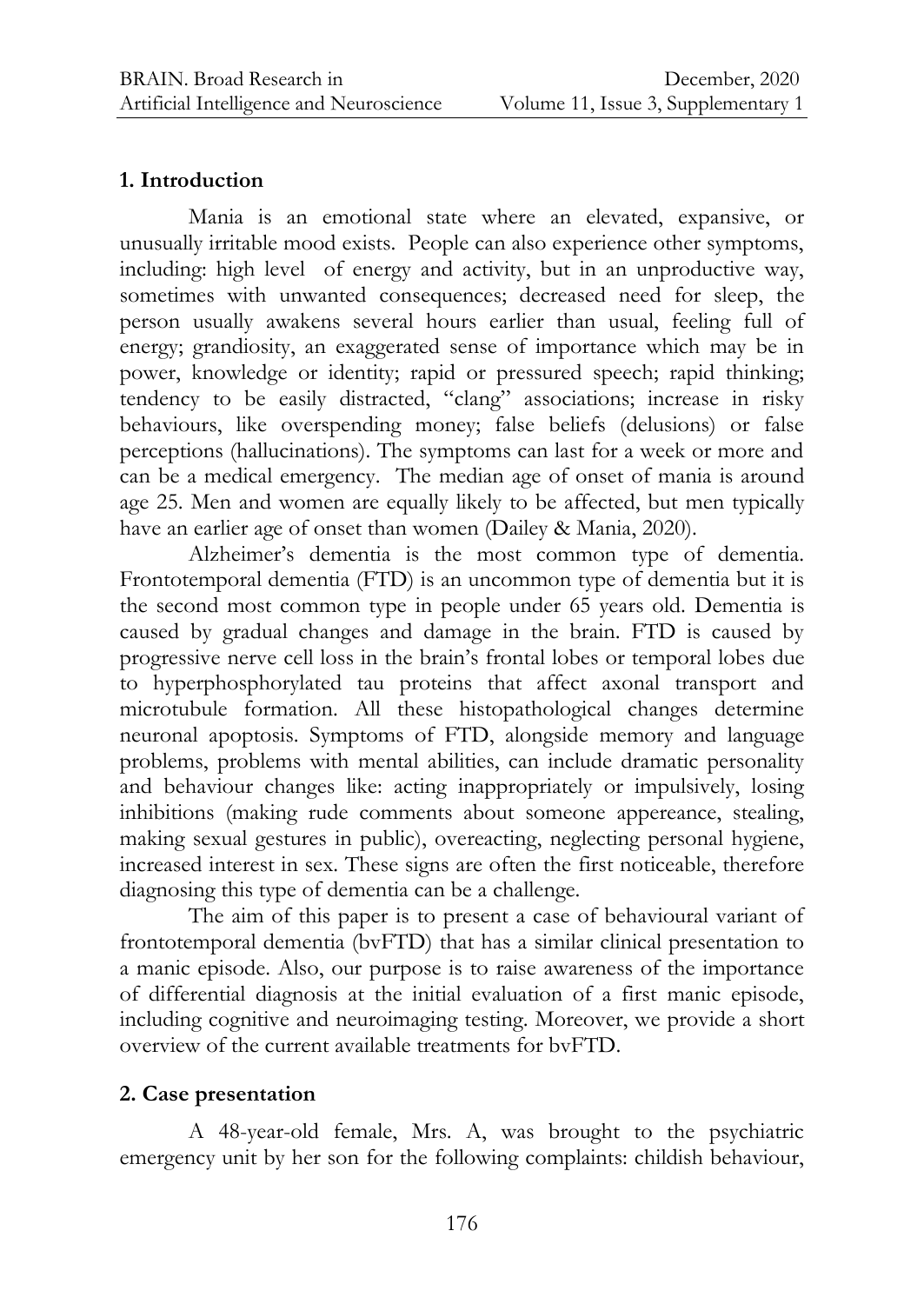various and repeated verbal and physical conflicts with different people (especially when the patient is contradicted), dromomania, excessive spending (the son complains that his mother spent the entire last salary on second-hand clothes or odds and ends), inappropriate and disinhibited behaviour (the patient is very friendly with strangers). These behaviours were reported by her son to be uncharacteristic for the patient's personality baseline. At the moment of admission, the patient was under treatment with valproic acid 1000mg/day and quetiapine 400mg/day for the last month, being diagnosed with a manic episode in an outpatient setting. Under this treatment, the patient's mental state did not improve, on the contrary, the collateral information provided by her son suggested that the mental state deteriorated in the last month.

The patient worked as a high school teacher, was divorced and living alone and had two sons. The patient had no previous history of psychiatric disorders and did not report having somatic diseases. Also, the patient had no family history of psychiatric disorders. She smoked approximately 15 cigarettes/day and denied using recreational drugs or drinking excessive alcohol.

# **2.1. Mental state examination**

The patient appeared well dressed and well-groomed with a moderate psychomotor agitation state. She was fully oriented in time and space at the moment of admission. The patient initiated and maintained good eye-contact, had hypermobile mimics and extensive gestures. The patient denied experiencing hallucinations. She reported having concentrations problems and a moderate level of distractibility was observed.

At the moment of admission the patient appeared to have good memory function and she did not report any memory complaints. During hospitalization, the patient had numerous episodes of disorientation in time and space and retrograde and anterograde memory deficits. The patient had a fluent, coherent, rapid, and pressured speech. Her thought process was coherent but circumstantial, with flight of ideas and episodic loosening of associations. Overall, Mrs. A thought process was dominated by stereotypy. Mrs. A. denied any delusional ideation or suicidal or homicidal thoughts. She has numerous mnestic confabulations and high self-esteem.

The patient reported "happy" mood with episodes of irritability and her affect was expansive. Her behavior was inappropriate at admission being characterized by excessive familiarity (the patient breached personal limits with the medical stuff several times). She maintained this behavior during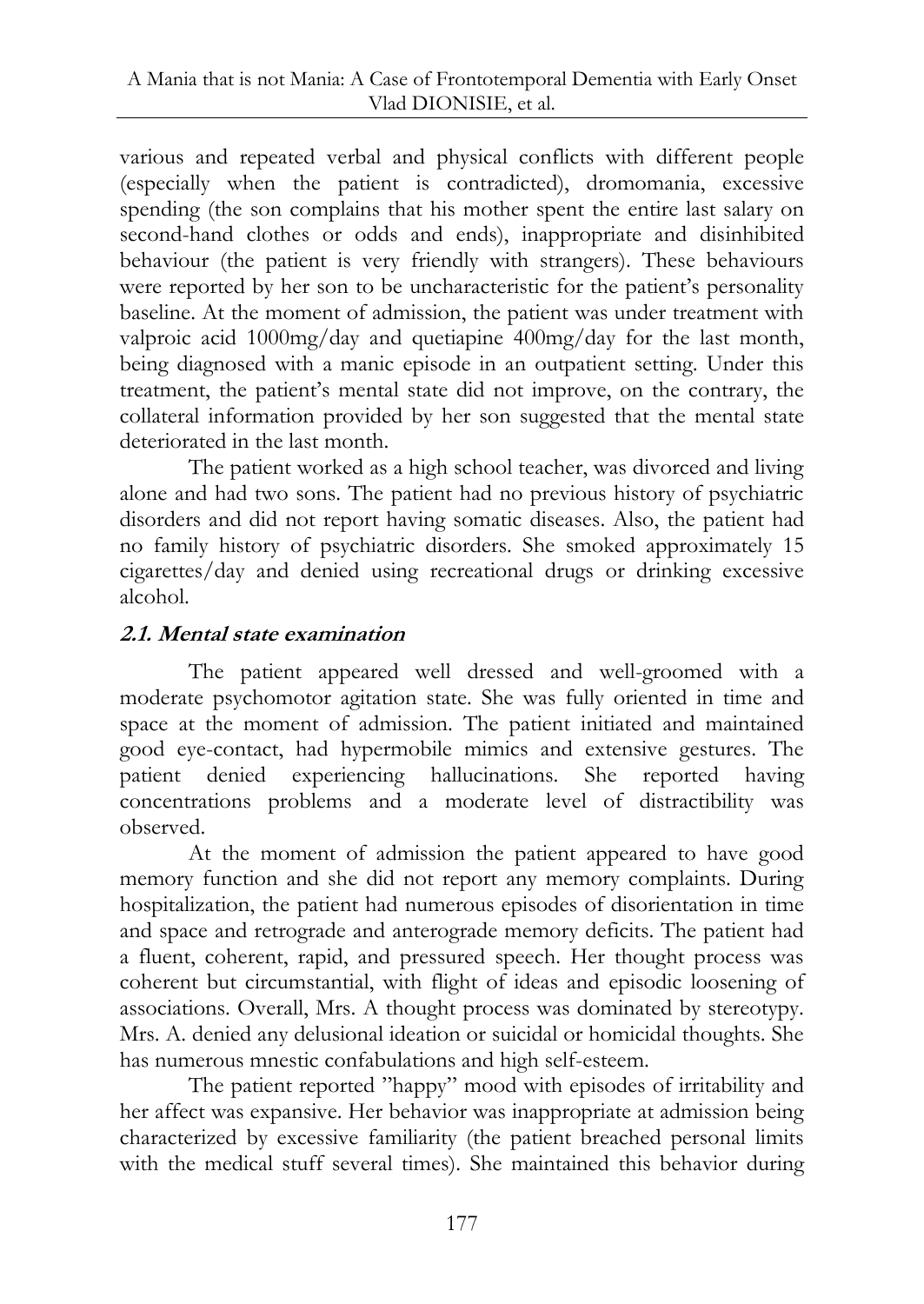hospitalization but also the patient had numerous moments of disorganized behavior (she pulled out her iv perfusion, wanted to leave the room without any reason during the computer tomography examination). The patient reported high physical energy.

Mrs. A.'s sleep was normal with approximately 8 hours of uninterrupted sleep per night. Her food appetite was within normal limits.

The patient's insight into illness was absent.

Mrs. A. scored 19/30 points in the Mini-Mental State Examination, with zero points in attention, calculation and remote memory domains.

## **2.2. Course during admission**

Mrs. A. vital signs were within normal limits and the complete physical examination was unremarkable. A complete blood count, liver and renal tests, tests of thyroid-stimulating hormone, free thyroxine, vitamin B12 were performed. The blood tests were in normal range. Moreover, the patient was screened for HIV infection and B and C hepatitis viruses infection, all with negative results. The ECG showed no specific changes.

An emergency computed tomography (CT) brain scan was performed and revealed significant global cerebral atrophy. A Magnetic Resonance Imaging (MRI) brain scan revealed significant bilateral temporal and frontal cortical atrophy, the temporal lobes being more affected than the frontal lobes.

Based on MRI brain scan result and the psychiatric symptoms, the diagnose of frontotemporal dementia – behavioural variant was formulated.

Mrs. A was initially treated with a combination of valproic acid, clonazepam and medium to high dose olanzapine (15mg/day) without any substantial improvements. This led to a change of antipsychotic, from olanzapine to risperidone. Also, memantine was added to the treatment plan. Low dose risperidone (3mg/day) and memantine combination led to significant symptom control, managing the disorganized or inappropriate behaviour, the physical aggressive outbursts and other mania-like symptoms. During hospitalization, the social and personal functioning of the patient was improved over roll.

The patient was discharged home with recommendation for close monitoring from her caregivers and family, given that she relied on others for planning and carrying out activities of daily living.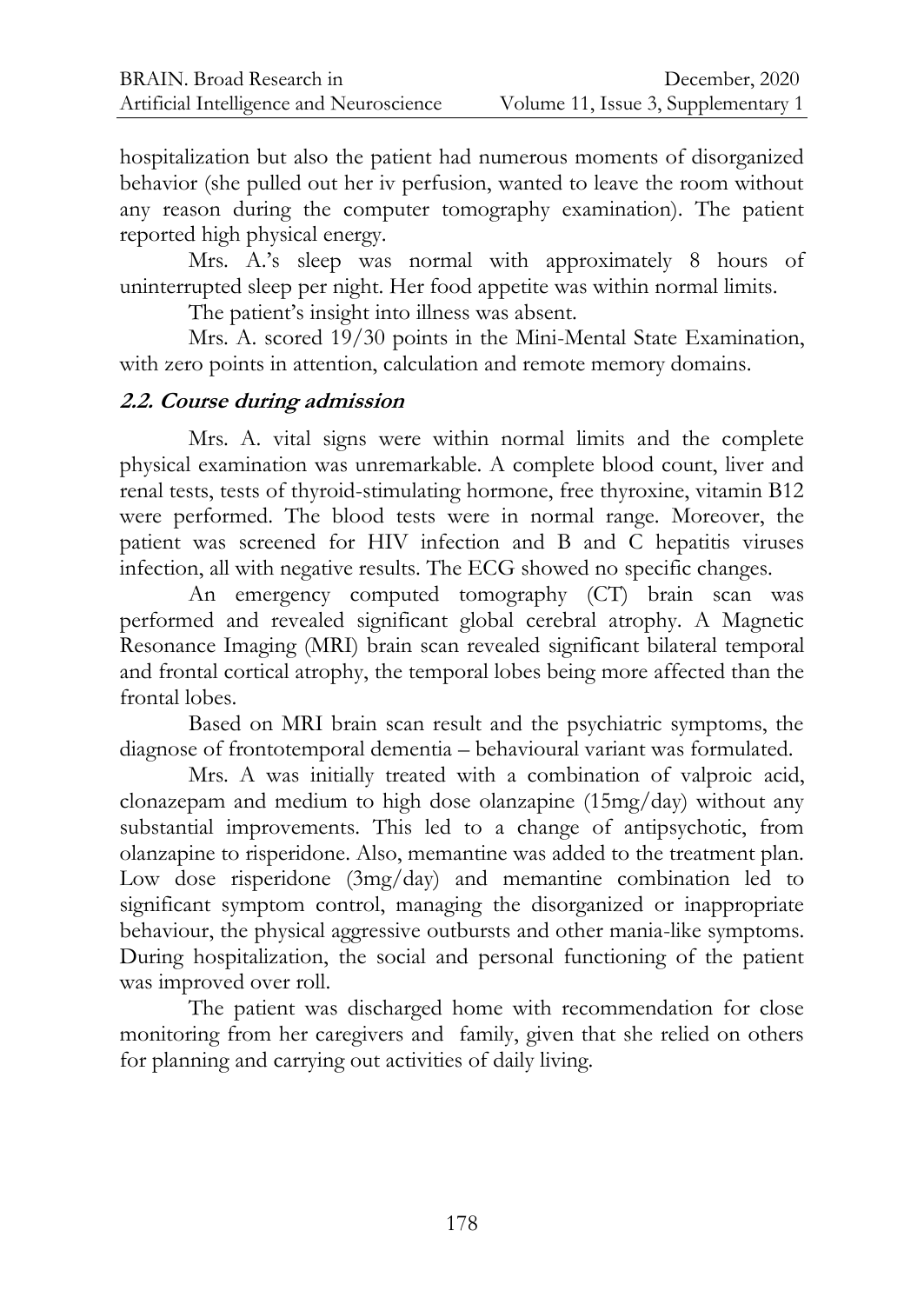## **3. Discussion**

This case detailed about the importance of excluding an organic cause for any acute psychiatric presentation with no psychiatric history. These patients require a neurological examination, neuroimaging and other selected tests.

Behavioural symptoms in FTD are characterized by disinhibition that produces impulsive actions and a socially embarrassing behaviour, changes in eating behaviour, hoarding, repetitive or stereotypic behaviour, blunting of affect, mental rigidity, loss of empathy, apathy (Piguet & Hodges, 2013). Mrs. A symptoms of elevated mood, irritability, racing thoughts, pressure to keep talking, inappropriate and disinhibited behaviour, dromomania, excessive involvement in pleasurable activities that have a high potential for painful consequences (unrestrained spending money) all suggested mania. Clues that the patient had a neurodegenerative disease included the lack of a psychiatric history, a progressive nature of her symptoms despite appropriate anti-manic treatment and the changes on MRI (bilateral temporal and frontal cortical atrophy). Cognitive test helped the diagnostic process, even if the presence of cognitive deficits would not necessarily excluded a diagnosis of mania. A degree of cognitive deficit is a part of a manic episode, like difficulties with executive function, with linguistic working memory, problems with retention of what's been read or listened to. For example, accelerated thought is a common experience in mania, the consequence can manifest as impaired focus and faulty memory. Also, an unusually volume of thoughts can flood a person's awareness, making difficult to prioritize effective responses. Sometimes, mania comes with the experience of being too focused. Experiencing hyperprosexia can also result in a failure to attend things that really need attention.

In terms of treatment, there are currently no evidence based pharmacological interventions that can change the course of frontotemporal dementia. At this moment, used pharmacological treatments are prescribed off-label and with the scope to manage some symptoms, especially the behavioural ones (Tsai &Boxer, 2014).

Cholinesterase inhibitors and N-methyl-D-aspartic acid (NMDA) receptor antagonists are indicated for the treatment of Alzheimer's disease. A recent paper reviewing the pharmacological treatment of cognitive symptoms in frontotemporal dementia outlined that neither cholinesterase inhibitors (donepezil, rivastigmine, and galantamine) nor NMDA receptor antagonist had an impact on the cognitive decline (Tsai &Boxer, 2014).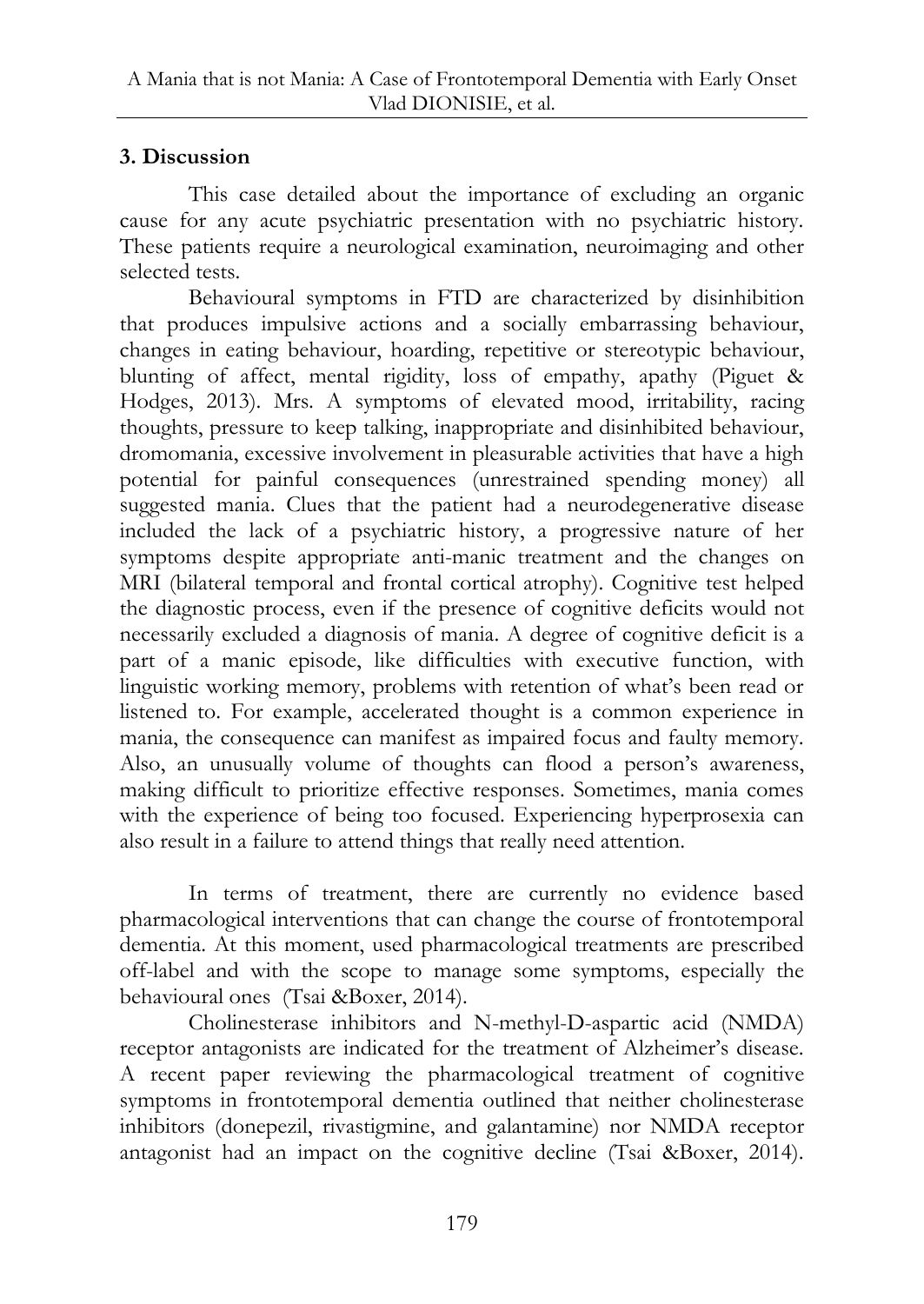Moreover, Tsai and Boxer (2014) concluded that cholinesterase inhibitors could worsen the behavioural symptoms.

Memantine was first thought that could have a role in preventing neuronal cell loss induced by glutamate excitotoxicity and apoptosis. Regarding the benefit of memantine use in FTD, conflicting data is reported in the literature. Some studies assessing the potential positive effect of memantine failed to provide strong evidence in this direction (Tsai & Boxer, 2014). On the other hand, there is some evidence supporting the beneficial effect of memantine in patients with FTD (Kishi et al., 2015). Further research is needed in order to be able to draw conclusive statements regarding the use of memantine in bvFTD.

Several studies indicate selective serotonin reuptake inhibitors to be effective in alleviating the behavioural symptoms present in patients with behavioural variant of frontotemporal dementia (Young et al., 2017). Of all selective serotonin reuptake inhibitors, sertraline, paroxetine, citalopram, and fluoxetine have been studied and might mitigate some of the behavioural symptoms of bvFTD (Young et al., 2017; Tsai & Boxer, 2014). We were cautious in using selective serotonin reuptake inhibitors due to the concern that these drugs could worsen the expansive mood and high energy experienced by our patient.

For managing the behavioural symptoms of bvFTD several antipsychotics have been studied. Quetiapine, olanzapine, risperidone and aripiprazole seem to have a potential role in mitigating behavioural symptoms (Curtis & Resch, 2000; Fellgiebel et al., 2007; Reeves & Perry, 2013; Moretti et al., 2003). In our case, neither olanzapine nor quetiapine improve the behavioural symptoms. Low-dose risperidone (3mg/day) managed successfully the patient's clinical symptoms.

Psychological therapy, including occupational, speech, and language therapy, can be recommended for patients with bvFTD even though controlled evidence is lacking in this area (Warren et al., 2013).

The behavioural variant of frontotemporal dementia can present with marked changes in a patient's personality and behaviour, that may be misdiagnosed. FTD must be distinguished from a non-degenerative illness and from other neurodegenerative diseases. It is very important to rule out medical causes in the case of a new-onset mania. Our case highlights that FTD can present in an acute manner that mimics a manic episode and the importance of a correct diagnosis.